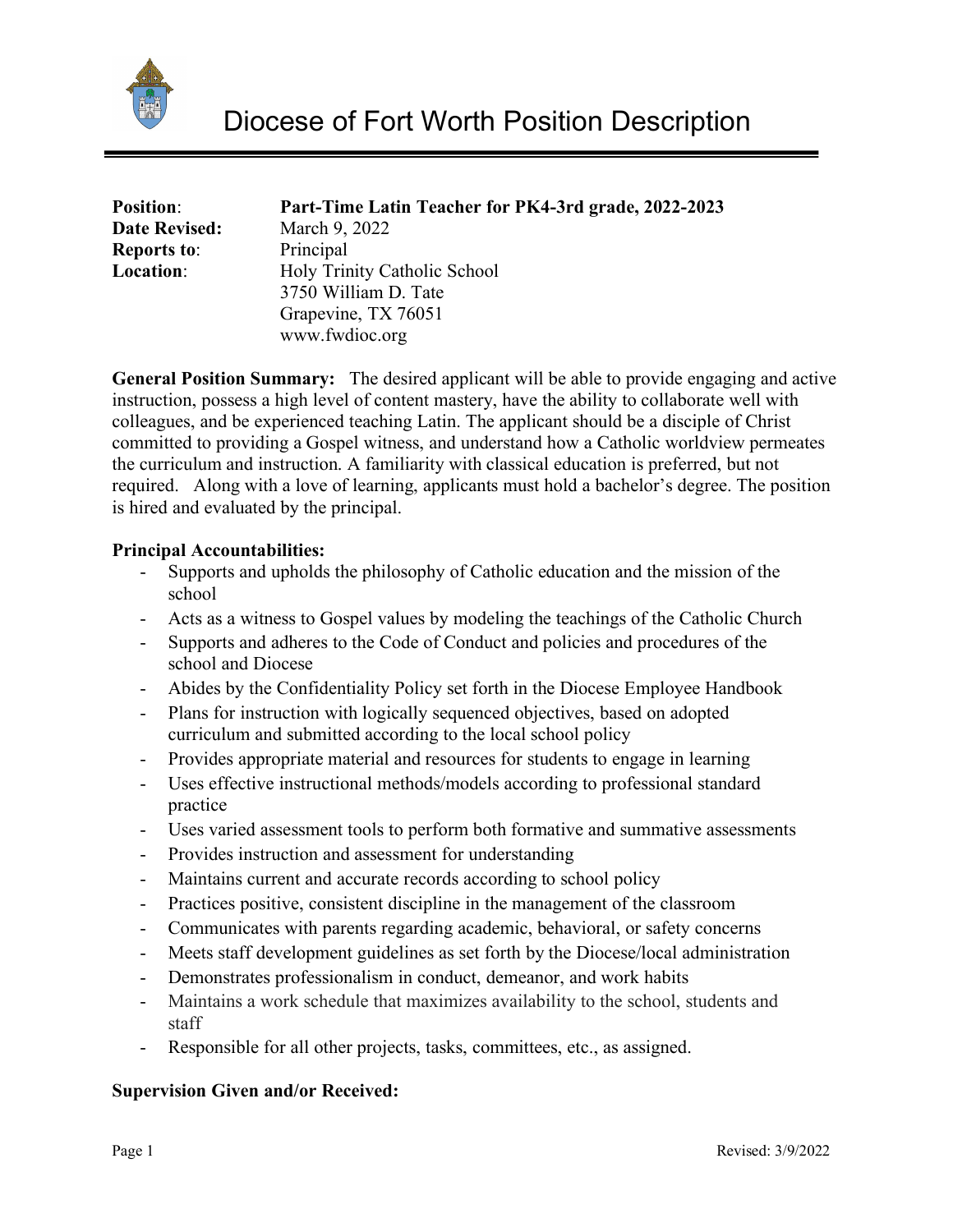

- Reports directly to the principal

# **Internal Contacts:**

- Effectively communicates with other school staff

## **External Contacts:**

Effectively communicates with parents, volunteers, adults, as well as other schools, churches and employees throughout the diocese.

## **Working Conditions and/or Physical Requirements:**

- Required to work some nights and weekends
- Required to manage high to moderate levels of stress
- Required to teach a part-time schedule
- Required to work in standard classroom and school conditions
- Required to lift or carry classroom supplies, textbooks, furniture, and equipment
- Required to maintain composure and avoid inappropriate displays of emotion
- Required to sit, stand, bend, stoop, reach, grab, pull, hear, see, and speak on a daily basis
- Required to perform repetitive physical tasks such as computer keyboarding, writing, and reading
- Required to monitor students in a variety of locations including those with noise, activity, and inclement weather

## **Travel Requirements:**

- No travel required other than field trips

## **Education and Experience Preferred:**

- Bachelor's degree
- Meets the minimum requirements for teaching field as set forth by the Diocese and **TCCED**

## **Knowledge and Skills Preferred:**

- Knowledge of the basic teachings of the Catholic Church
- Knowledge of subjects taught, instructional methods/strategies, and curriculum differentiation in target languages
- Knowledge of child development, learning, and behavior
- Able to manage student behavior in classroom setting
- Able to communicate effectively in both written and verbal form in both targeted languages
- Able to work well with others in the school community
- Skill in handling multiple tasks simultaneously
- Skill in pacing and differentiating instruction
- Skill in motivating and engaging students in the learning process
- Skill in organizing and relating information in an understandable format
- Skill in job appropriate technology